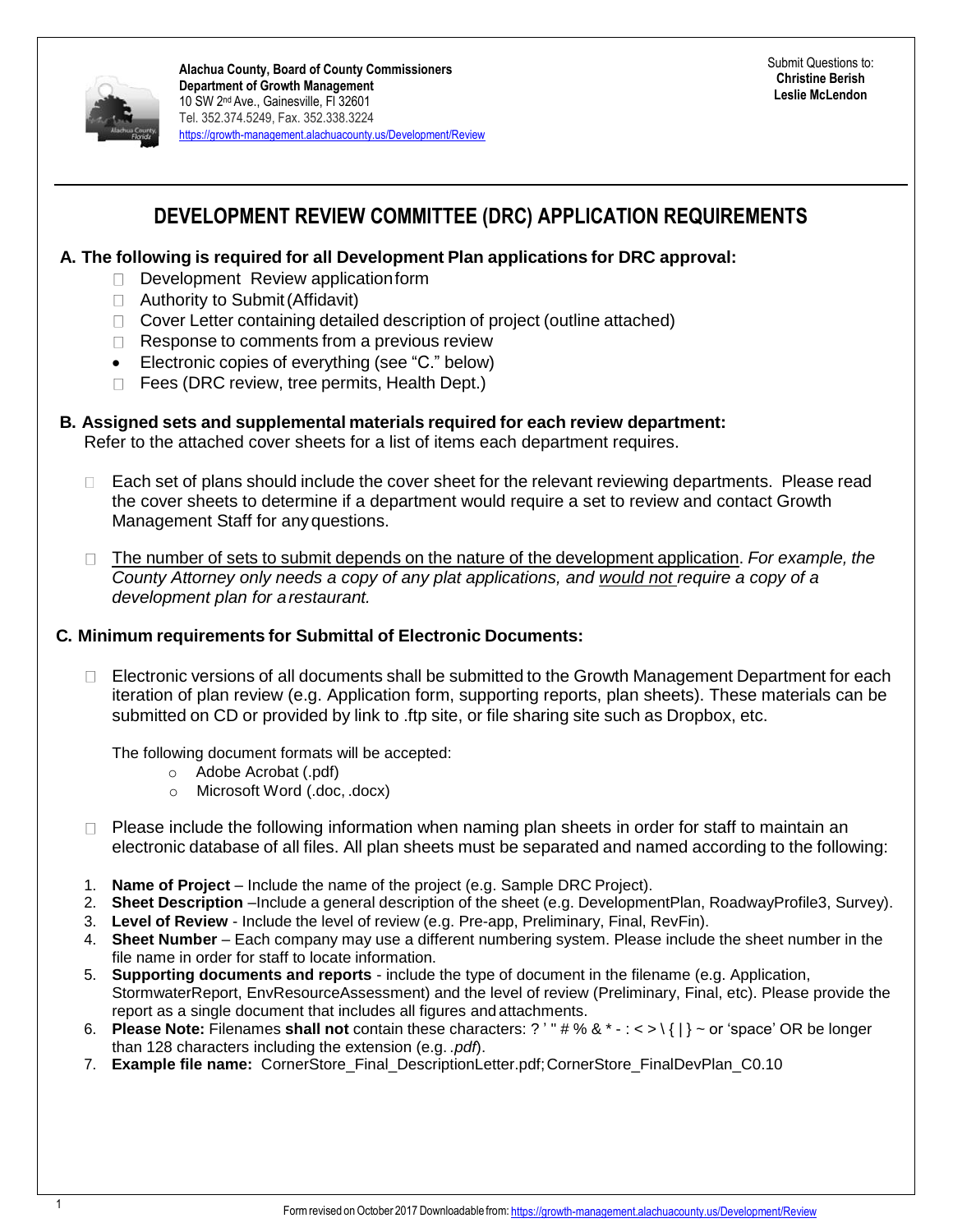Please include a **cover letter** with all development plan applications. The intent of this cover letter is to provide a description of the actual project along with identifying some of the pertinent development plan requirements that have been incorporated into the plan sets. At a minimum, please include the following:

- o Describe the proposed type of development. Indicate the proposed as well as the existing square footage of all buildings. Indicate the number and types of residential units (single vs multi-family).
- o Address any specific Future Land Use or other Comprehensive Plan Policy requirements (Activity Centers, Special Area Study).
- o Identify any specific Use Regulations (Chapter 404) associated with the proposed use (i.e. place of worship, schools) with reference to plan sheets containing detailed responses.
- o Identify any previous conditional zoning approval (i.e. Planned Development, Special Use Permits, etc. with reference to plan sheets containing detailed responses to all conditions.
- $\circ$  Describe the type(s) of open space provided with this development (Article 5, Chapter 407).
- o Identify proposed access and off-site improvements for the development.
- $\circ$  Identify utilities associated with the development or off-site work.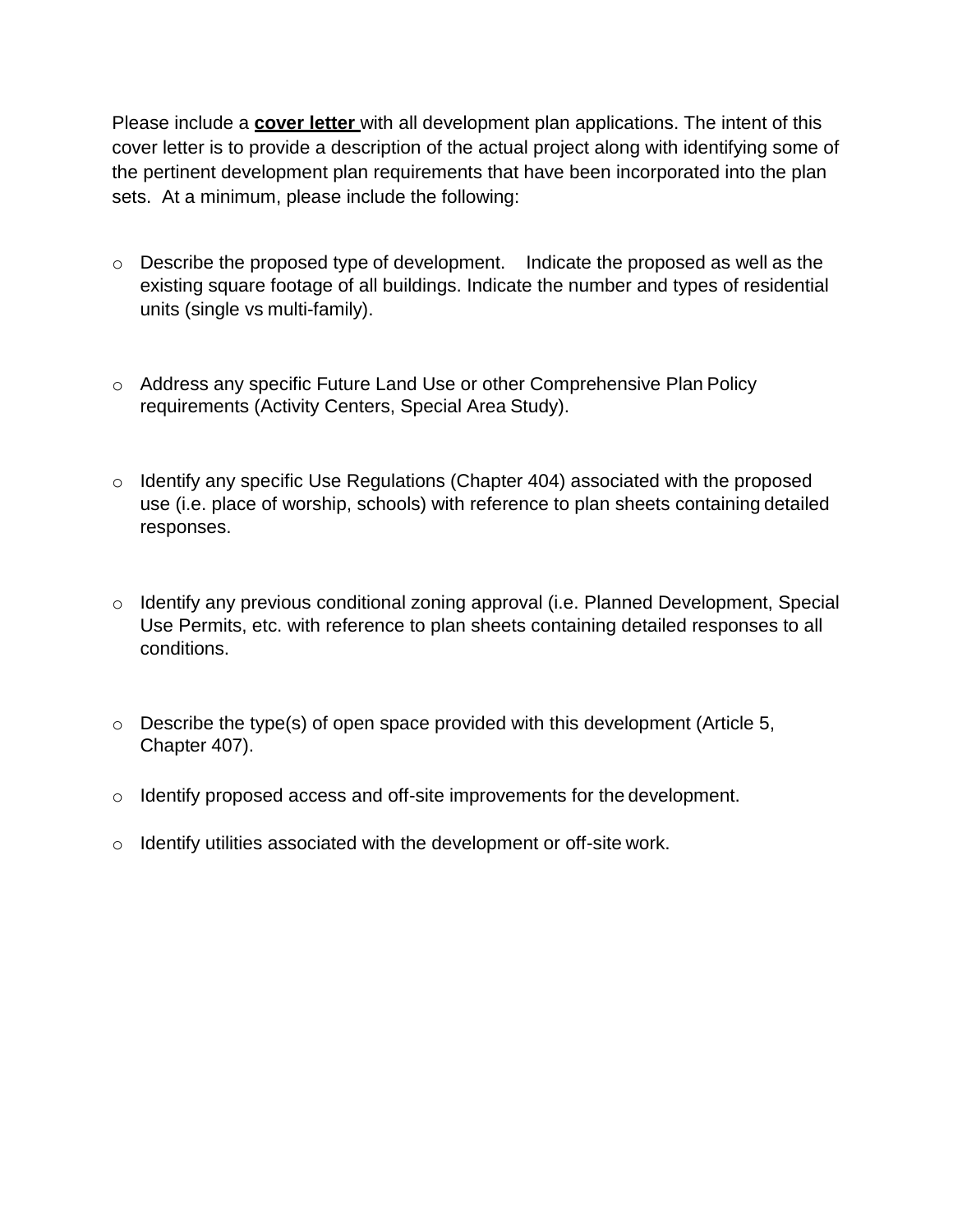

# **PLANNING ASSISTANT**

Hard copy printed materials to submit:

**Development Review ApplicationForm**

**Authorization to Submit Form**

**Documents required to demonstrate compliance with Section 402.06 (deeds, property appraiser tax information, and/or Sunbiz verification)**

**Fees payable to Alachua County BoCC (printed checks only)**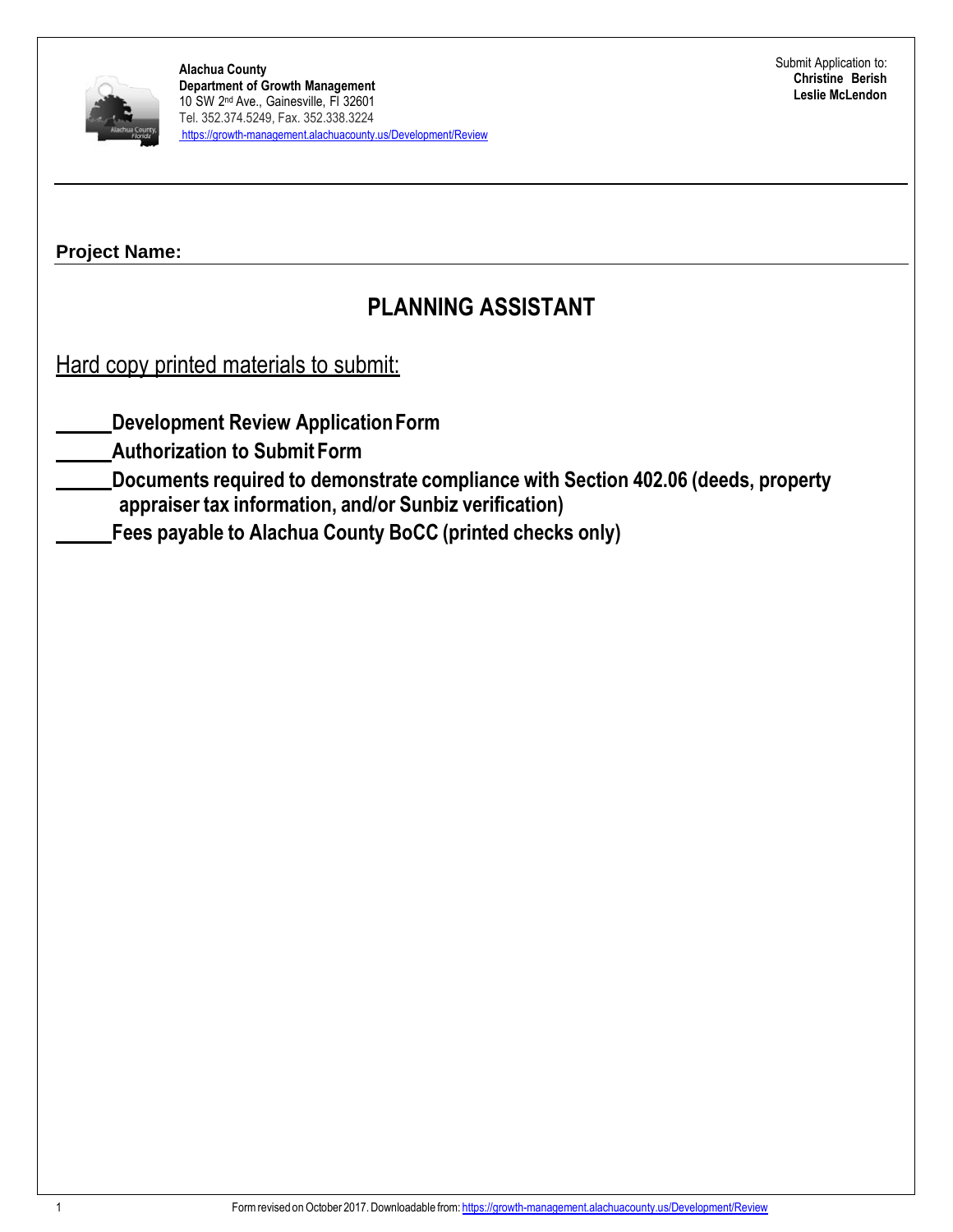

# **GROWTH MANAGEMENT**

## Hard copy printed materials to submit:

### **Development Review ApplicationForm**

### **Authorization to Submit**

**Cover Letter containing detailed description of project and responses to any comments from previous review**

### **Plan sheets** (11" x 17" until requested for the official file)

After scheduling on an agenda, Growth Management Staff will request 24" x 36" plans for the official file. Large sets of 24" x 36" development plans should always be folded in chapters of 25 sheets or less. Final development plans are to be signed and sealed. No large rolled plan sets please.

### Electronic copies to submit:

One CD of all documents, reports and plan sheets, OR a link to a file sharing account on the **day of submission (.ftp, Dropbox, Hightail, etc.)**

**The following list of reports should be submitted electronically in lieu of printing:**

- **Traffic Study**
- **Environmental ResourceChecklist**
- **Open Space ManagementPlan**
- **Permanent Protection Documents (i.e Conservation Easement)**
- **Homeowners Association Documents for all subdivisions**
- **Arborist/EPD Inspection Forms and/or Tree Inventory**
- **Any letter for or from other agencies**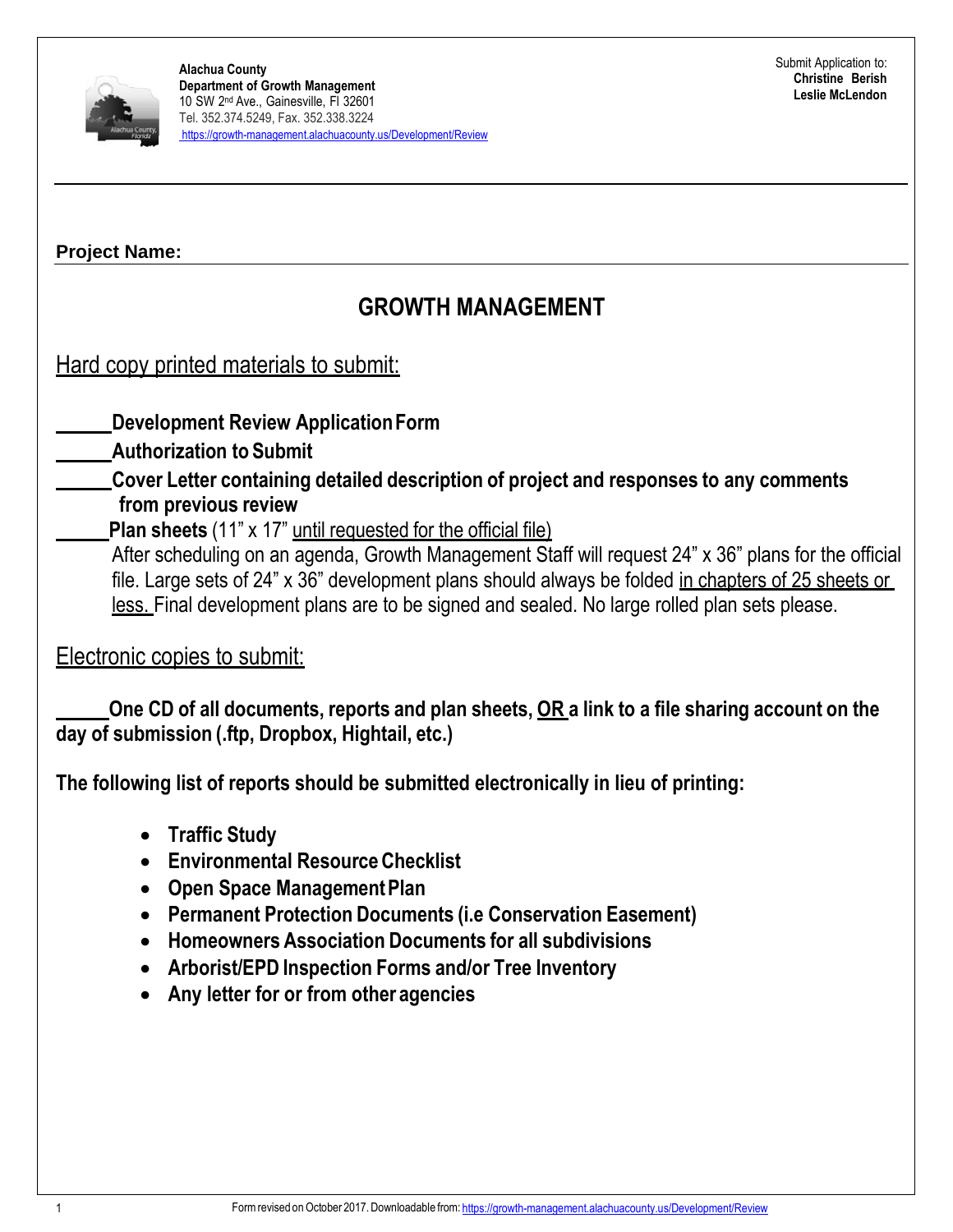

Alachua County Department of Growth Management 10 SW 2<sup>nd</sup> Ave., Gainesville, Fl 32601 Tel. 352.374.5249, Fax. 352.338.3224 https://growth-management.alachuacounty.us/Development/Review Submit Application to: Christine Berish Leslie McLendon

**Project Name:**

# **COUNTY ARBORIST (FORESTER/LANDSCAPE INSPECTOR)**

Hard copy printed materials to submit:

Development Review Application Form

- Cover Letter containing detaileddescription of project and responses to any comments from previous review
- Arborist/EPD Site Inspection Form
- **Tree Inventory Report** 
	- Plan sheets  $(24" \times 36")$

1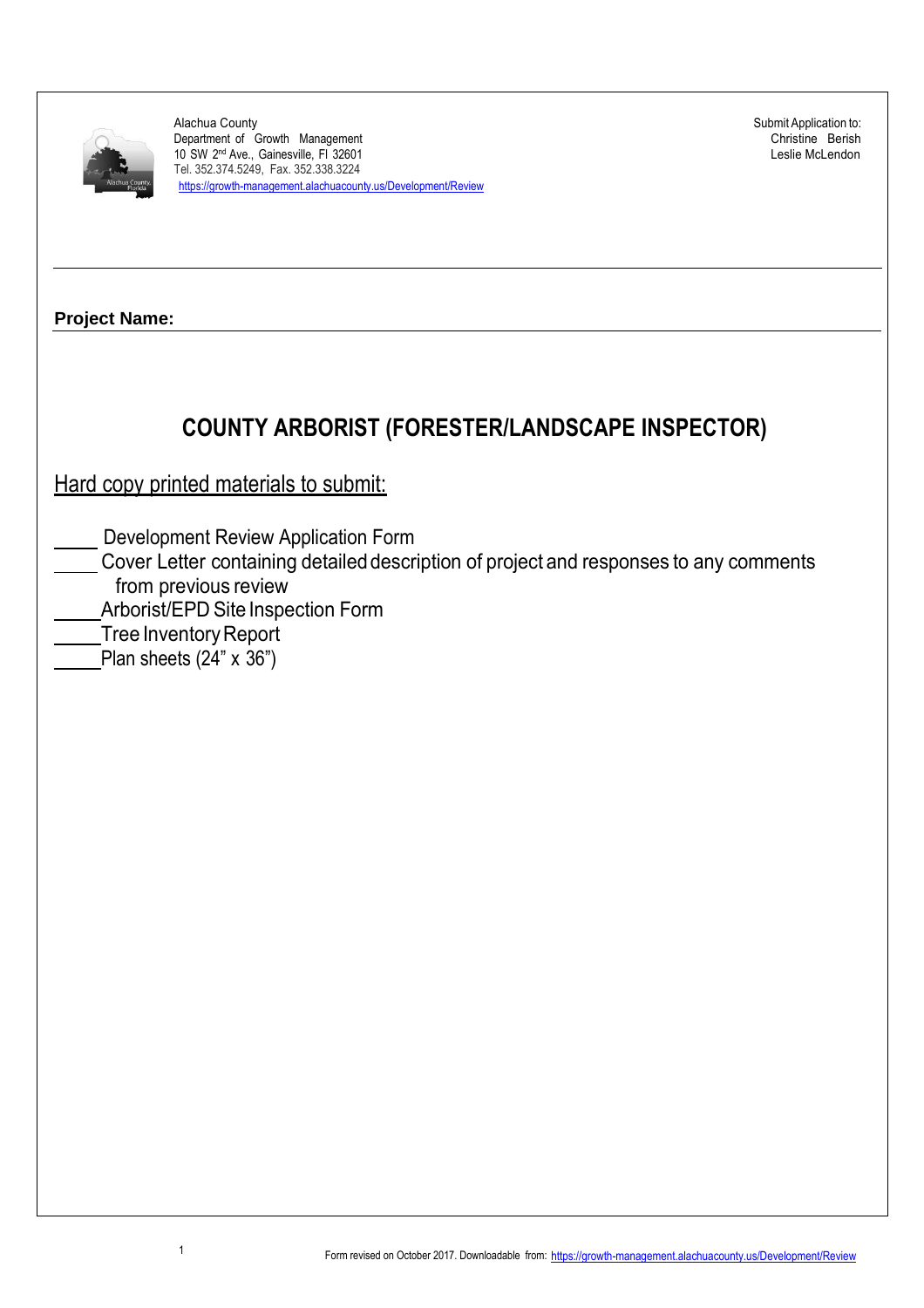

| <b>Project Name:</b> |  |
|----------------------|--|
|----------------------|--|

# **ENVIRONMENTAL PROTECTION DEPARTMENT**

Hard copy printed materials to submit:

**Development Review ApplicationForm**

**Cover Letter**

**Environmental ResourceChecklist**

**Environmental Resource Assessment** (this only has to be submitted with the first application) **Open Space Management Plan** (If applicable)

**Plan sheets** (11" x 17" unless otherwiserequested)

If requested, large sets of 24" x 36" development plans should always be folded. No large rolled plan sets please. Do not include roadway plan and profile or cross section sheets for EPD.

**Affidavit of Compliance** 

(found here: [http://www.alachuacounty.us/depts/epd/waterresources/pages/stormwater-manual.aspx\)](http://www.alachuacounty.us/depts/epd/waterresources/pages/stormwater-manual.aspx)

**The following should be submitted electronically in lieu of printing (as part of the CD provided to Growth Management):**

**Pollutant Load Reduction Calculations** (if included as part of the stormwater report, submit the

stormwater report)

**Operation and Maintenance Requirements for stormwater BMPs**

**Scanned Copy of Signed Affidavit of Compliance** 

(found here: [http://www.alachuacounty.us/depts/epd/waterresources/pages/stormwater-manual.aspx\)](http://www.alachuacounty.us/depts/epd/waterresources/pages/stormwater-manual.aspx)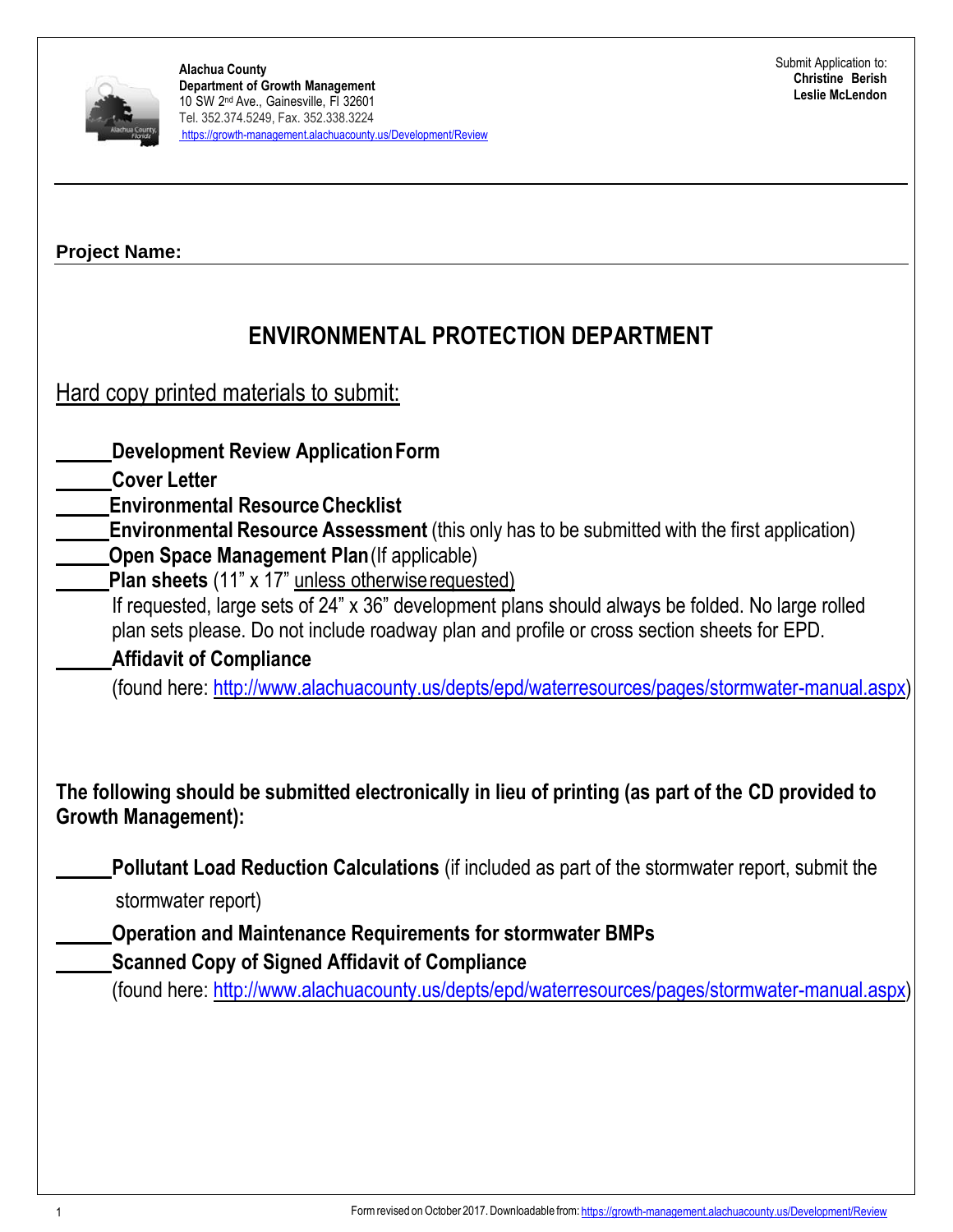

# **PUBLIC WORKS DEPARTMENT**

Hard copy printed materials to submit:

## **2 complete sets of the following and 1 reduced copy of plan sheets**

**Development Review ApplicationForm**

- **Cover Letter containing detailed description of project and responses to any comments from previous review**
- **Stormwater Report**
- **Traffic Report**
- **Homeowner's Association Documents for all subdivisions**
	- **Plan sheets** (2 sets of 24" x 36" and 1 set of 11" x 17" )
	- All sets of final development plans are required to be signed and sealed.

Electronic copies to submit:

**One CD of all files used for stormwater design (this includes CAD files, Excel files, modeling, (POND or ICPR) files, pipe sizing calculationfiles)**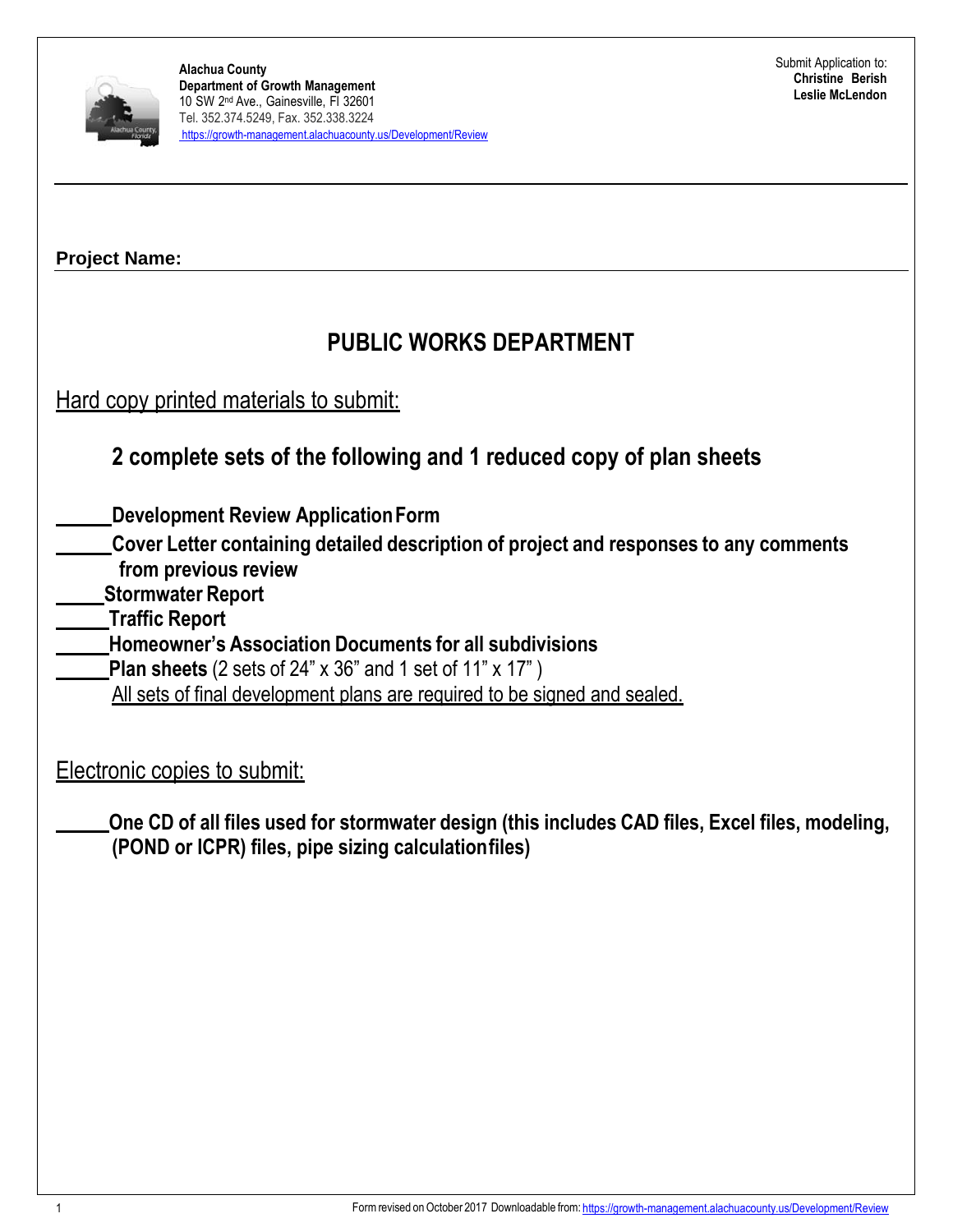

# **COUNTY SURVEYOR Only Require for Platted Subdivisions and Replats**

Hard copy printed materials to submit:

- **Development Review ApplicationForm**
- **Cover Letter**
- **Title Opinion**
- **Easement Documentation**
- **Boundary Survey** (24" x 36" signed, sealed and dated)
- **Plat or Replat** (24" x 36" signed, sealed and dated)